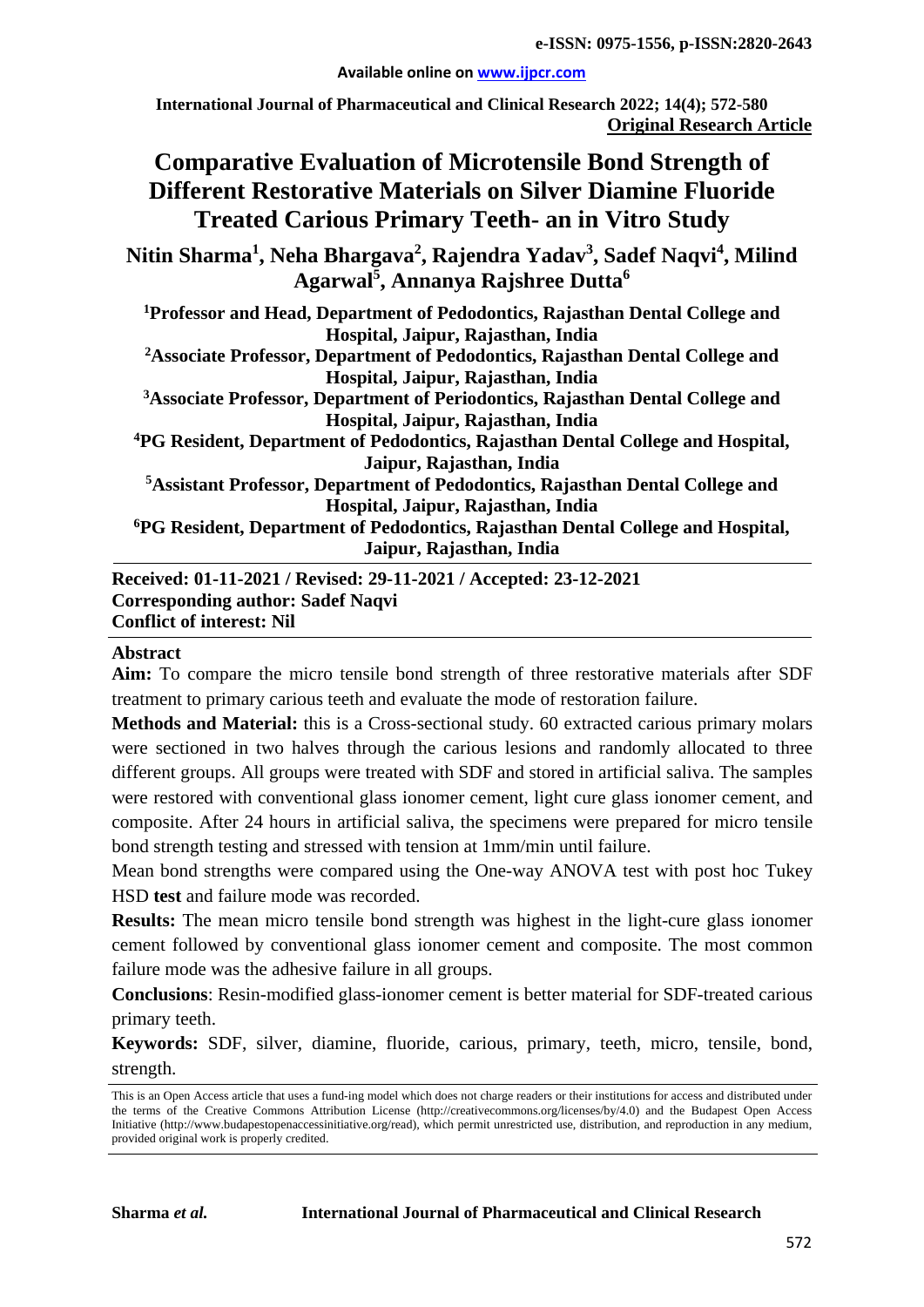### **Introduction**

The most prevalent disease to which man is liable is Dental Caries. Early childhood caries (ECC), also known as nursing bottle caries and baby bottle tooth decay, remains a noteworthy public health problem. [1]

Silver diamine fluoride (38% w/v Ag (NH3)2 F), a colorless topical agent, comprising of 24.4-28.8% (w/v) silver and 5.0-5.9% fluoride, at pH 10.4 is marketed as Advantage Arrest™ by Elevate Oral Care.

SDF is used to arrest caries and treat dentin hypersensitivity. Topical application for treatment of exposed sensitive dentin surfaces results in squamous layer development on the exposed dentin, partially plugging the dentinal tubules. This protective layer has been known to be formed by high concentration aqueous silver. [2]

Micro-tensile-Bond-strength ( $\mu$ TBS) test method is one of the most commonly used methodology to assess the strength of the resin-dentin interface complex mechanically, because it has several advantages over traditional Tensile and shear bond test methodologies. µTBS test is more versatile because a single tooth can provide for multiple specimens.

µTBStest produces more adhesive failure than cohesive failure, thus allowing testing of bond to irregular surfaces and very small areas. Therefore, purpose of this study is to compare the micro-tensilebond-strength of Glass-ionomer cement (GIC), resin-modified Glass-ionomer cement (RM-GIC), and resin-based composite to SDF-treated carious dentin of primary molar and also the mode of failure at interface.

#### **Material and methods**

The present cross-sectional study was conducted in the department of pediatric and preventive dentistry, RDCH, Jaipur with due permission from the ethics committee of the faculty of dentistry from

the institution

(RDCH/Ethical/2020/055/8). After approval of the plan by research review board till the desired sample size is completed (2020 to 2021).

#### **Sample size**

Sample size is calculated at 80% study power and alpha error of 0.05 assuming standard deviation of 5.1Mpa. For minimum detectable mean difference of 5Mpa in micro-tensile-bond-strength between the groups, 19 cases in each of three groups is required as sample size which is enhanced and rounded off to 20 in each of three groups considering attrition.

Extracted carious human primary molars, stored in a solution of 0.9% sodium chloride and 0.2% sodium-azide at room temperature for a maximum of two months were used. Only primary molars with dentinal caries that radiographically extended more than half the distance between the dentino-enamel junction and pulp chamber with at least two surfaces of intact tooth structure remaining were selected. Sectioning of tooth was done. Specimens were randomly allocated to either test groups. Sections of the tooth were divided in the 3 groups A, B and C.

In the tests group, the carious dentin surfaces were treated with 38% SDF solution using a micro-brush for three minutes, followed by a 30-second rinse with water. All specimens were stored in artificial saliva. After storage, the carious proximal surface of each specimen was reduced occluso-gingivally with a diamond bur in a high-speed handpiece and polished with a silicon carbide paper to create a flat surface. The sectioned specimens were kept wet during the shaping and testing procedures. The SDFtreated samples were reduced, leaving a blackened dentin layer remaining. The roots were removed from the remaining crown with a high-speed diamond bur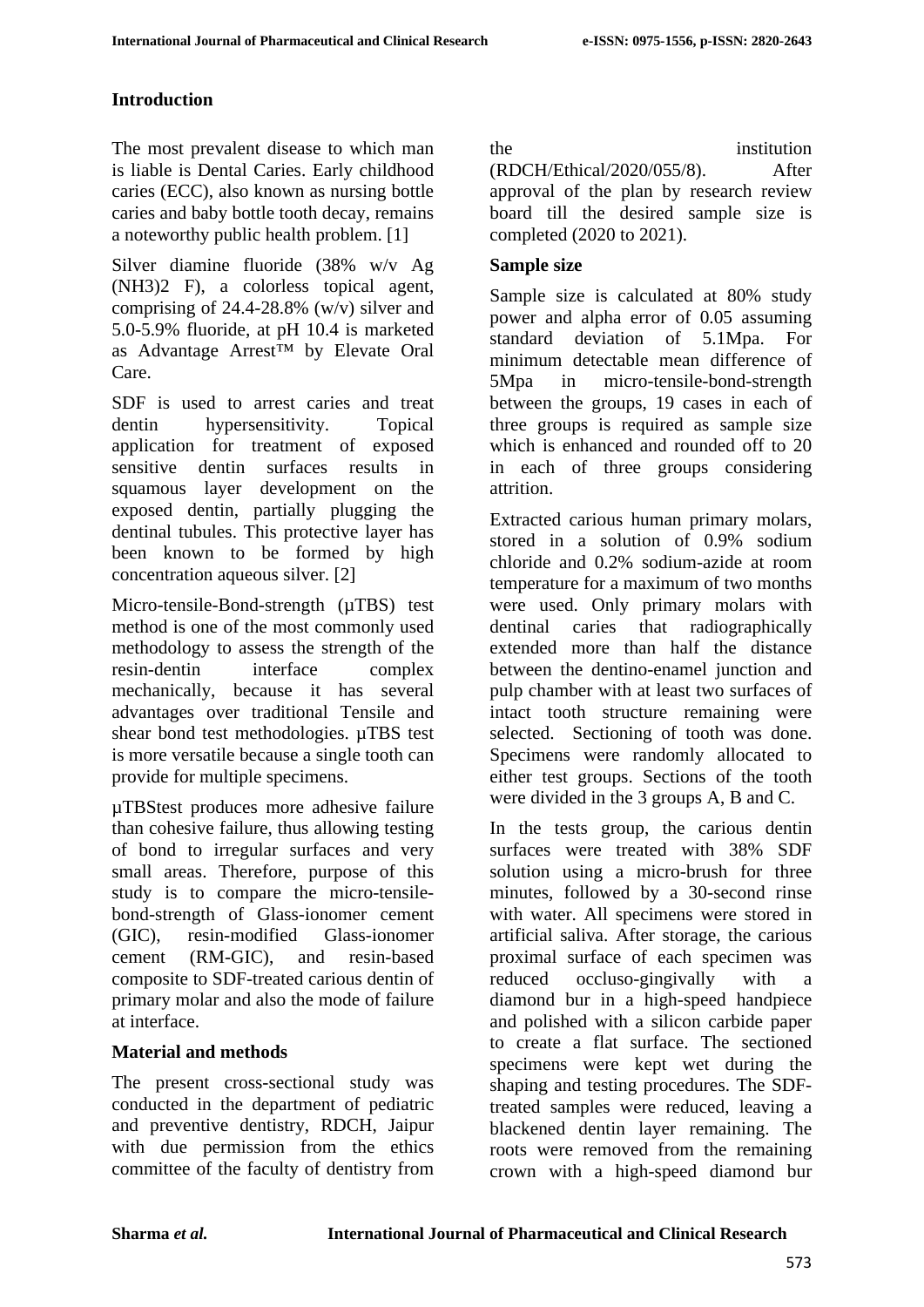under water-cooling. In different groups GIC, Resin-modified GIC and composite restorations were built upon the dentin surface.

After the restoration hardening, the specimens were stored in artificial saliva at 37°Celsius for 24 hours. Each specimen was placed in the testing jig of a universal testing machine and stressed in tension at a crosshead speed of 1mm/minute until bond failure. The maximum stress at failure was recorded and converted to megapascal units (MPa).

The failure mode was assessed with a stereo microscope under 40x magnification, and the modes were

classified into four groups:(1) Adhesive failure between the restorative material and the dentin surface; (2) Cohesive failure in dentin; (3) Cohesive failure in the restorative materials; and (4) Mixed failure, which was a combination of adhesive failure between the adhesive and dentin and cohesive failure in the restorative materials.

#### **Results**

The present in vitro study was designed to evaluate the micro-tensile-bond-strength of three restorative systems (GIC, RM-GIC, COMPOSITE) to SDF-treated carious primary teeth.

Comparison of restorative systems:

**Table 1: An intergroup comparison of Mean Micro tensile bond strength (MPa)and standard deviation values of adhesive systems.**

| <b>Adhesive Systems</b> |             | Micro tensile bond<br>strength (Mpa) |
|-------------------------|-------------|--------------------------------------|
| <b>GIC</b>              | <b>MEAN</b> | 7.142                                |
| (Group 1)               | <b>SD</b>   | $\pm 1.33$                           |
| Light cure GIC          | <b>MEAN</b> | 9.688                                |
| (Group 2)               | <b>SD</b>   | ± 1.45                               |
| Composite               | <b>MEAN</b> | 5.7055                               |
| (Group 3)               | SD          | $\pm 1.28$                           |

Samples treated with resin-modified GIC gave the highest mean micro-tensile bondstrength value i.e.,  $9.688$  ( $\pm$ 1.45) MPa followed by GIC:  $7.142$   $(\pm 1.33)$  MPa followed by composite:  $5.7055$  ( $\pm$ 1.28) MPa. p-value was highly significant  $(p<0.0001)$  in comparison to groups which showed significant difference. (Table-1)

**Table 2: Mode of fractures of tested samples were as follows:**

|                                            | <b>ADHESIVE SYSTEMS</b> |                                             |           |  |
|--------------------------------------------|-------------------------|---------------------------------------------|-----------|--|
| <b>FAILURE TYPE</b>                        |                         | GIC (Group   RESIN MODIFIED GIC   COMPOSITE |           |  |
|                                            |                         | (Group 2)                                   | (Group 3) |  |
| <b>Adhesive</b>                            | 19                      | 14                                          | 20        |  |
| <b>Cohesive (Dentine)</b>                  | $- - -$                 |                                             |           |  |
| <b>Cohesive</b><br>(Restorative<br>system) | ---                     |                                             |           |  |
| <b>Mixed</b>                               |                         | n                                           |           |  |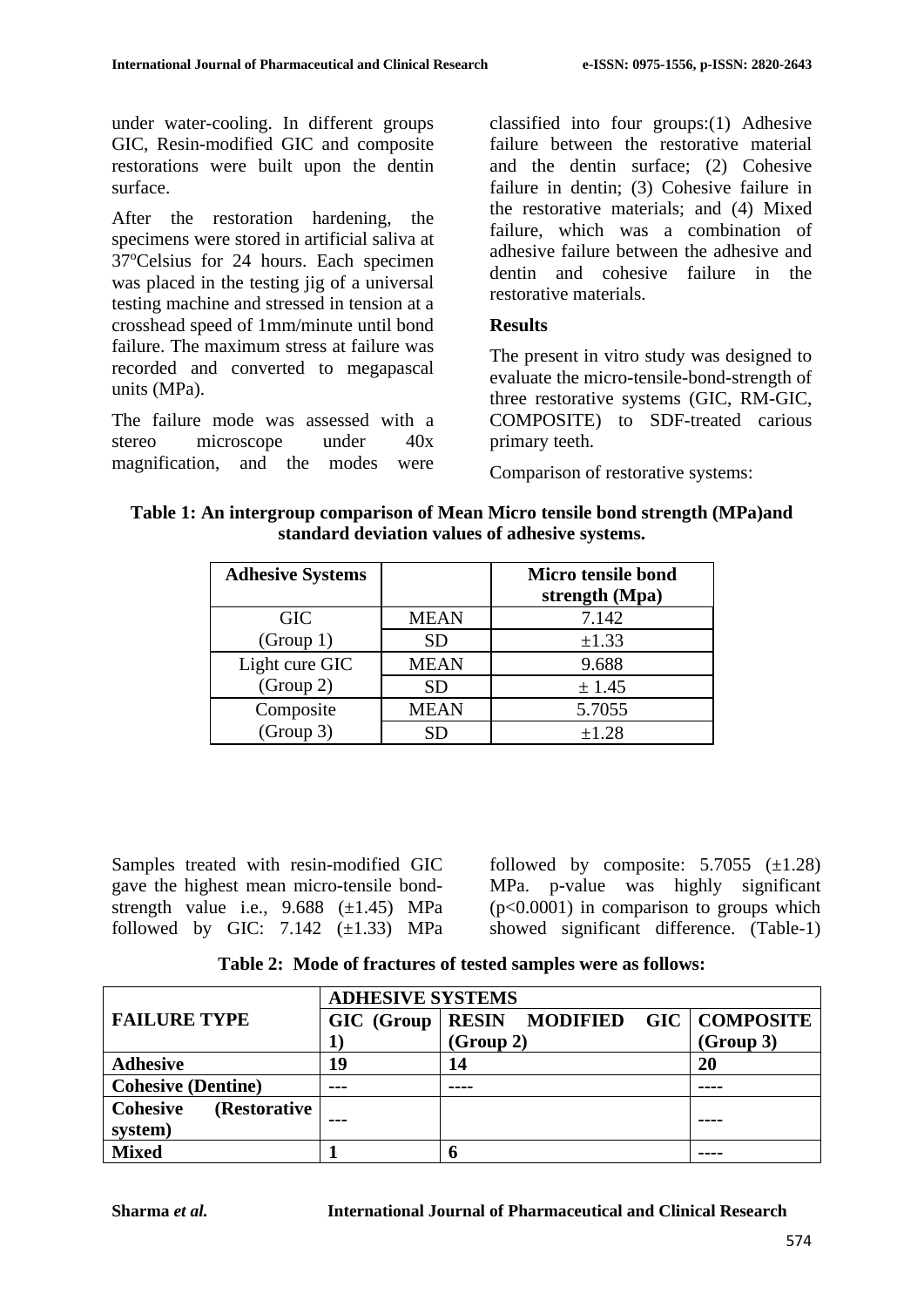Under 40x stereomicroscope the tested samples were observed to check the mode of fracture. In the present study there was no cohesive mode of fracture. In RM-GIC group, adhesive and mixed mode of fracture

was observed. While in GIC and composite the mode of fracture of tested samples was adhesive due to observed low micro-tensile bond-strength.(Table-2)



**Figure 1: Demonstrates the intergroup comparison of micro tensile shear bond strength (MPa) restorative systems to SDF treated primary carious teeth**

#### **Discussion**

Out of 291 most common health problems evaluated in The Global Burden of Disease 2010 Study, untreated dental caries of primary teeth was the tenth. SDF stems from the conjunction of silver nitrate and fluoride. It decreases the growth of cariescausing bacteria, hampers degradation of collagen in dentin, prevents demineralization and encourages remineralization of both enamel and dentin [3].

Pediatric Dentistry is moving towards minimally invasive caries treatment. In August 2014, the Food and Drug Administration (FDA) of United States of America permitted the first SDF product for market, which was available by April 2015 [4].SDF is commonly used at 38%

(12% is also available). However, clinical studies found that 12% was not as effective as 38% in arresting dental caries among children [5]. We used 38% SDF in our study. In an 18-months study, SDF was found to be more effective in arresting dentin caries in the deciduous dentition of preschool children at 38% concentration than at 12% concentration and when applied biannually rather than annually [6].

Another dental restorative material which has become important for use in primary dentition is Glass-ionomer cements. The advantages of glass-ionomer cements are fluoride-ion release and uptake, biocompatibility and chemical bonding to both enamel and dentin an important development in Glass-ionomer technology that has influenced dentistry for children is development of the Resin-modified-Glass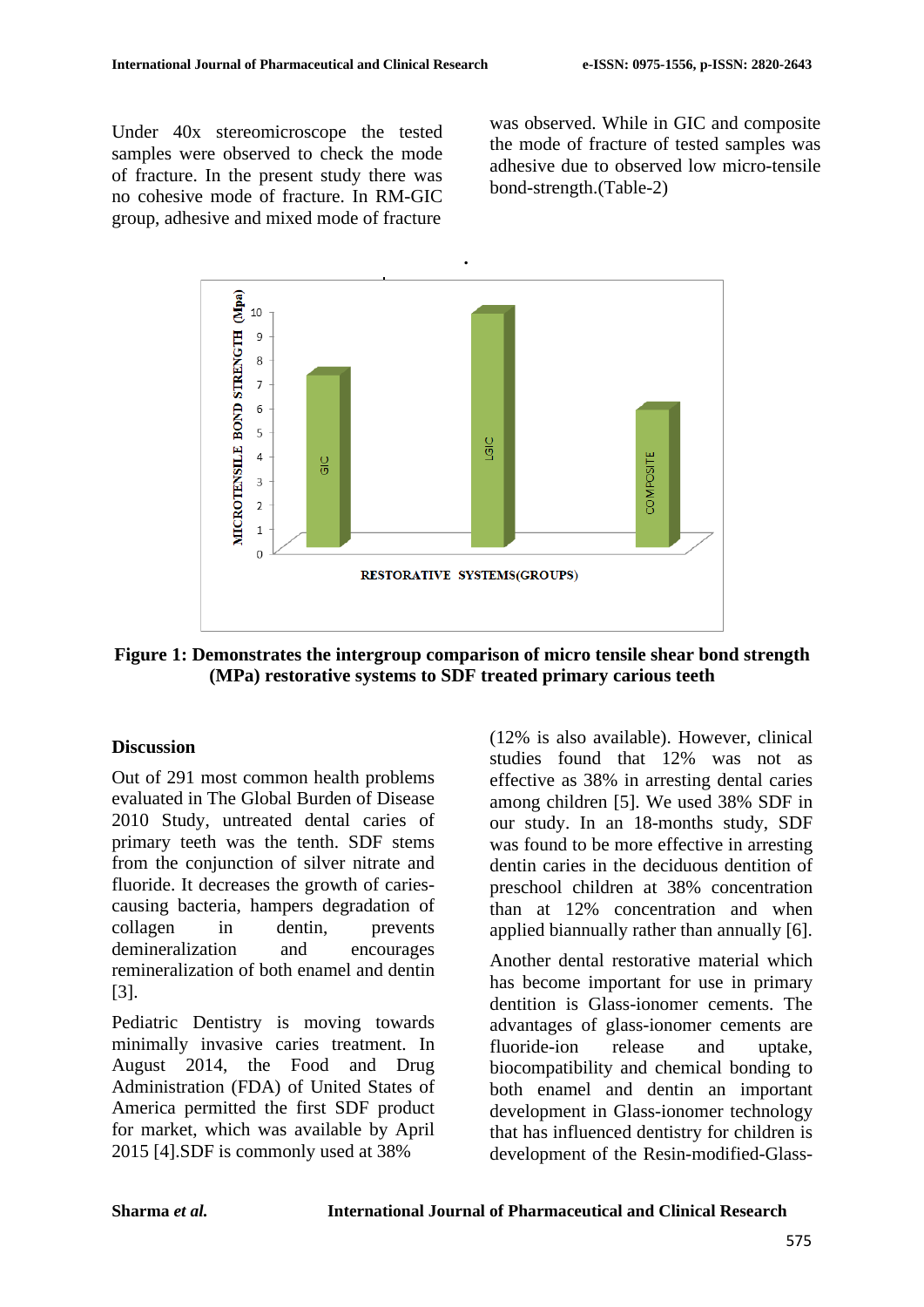ionomer Cements. The resin-modified-Glass-ionomer cements consist primarily of Glass-ionomer and a minor amount of resin. These cements harden initially by free-radical photopolymerization of the resin component in the formulation. Subsequently, a chemical resin polymerization reaction and the Glassionomer setting reactionprogress. Addition of the resin component not only decreases initial hardening time and handling difficulties, but also increases wear resistance and physical strengths of the cement substantially [7].RM-GIC comes in market to overcome low early strength and moisture sensitivity of conventional GIC. It is a hybrid cement that sets partly by acid base reaction and partly by polymerization reaction (Mc lean).

In this study, we assessed the microtensile-bond-strength of conventional Glass-ionomer cement, Resin-modified-Glass-ionomer cement and Composite to SDF-treated primary carious dentin.

Several studies have studied the bondstrength of restorative materials to SDFtreated sound dentin and the bond-strength of GIC to SDF-treated carious dentin. Comparing the bond-strengths between these various restorative materials gives the clinician evidence-based guidance on how to restore an area that may involve carious dentin previously treated with SDF. Two decades ago, shear and tensile bond-strength tests were performed exclusively in specimens with a relatively large bonded surface, usually 3-6 mm in diameter (approximately  $7-28$  mm<sup>2</sup>). However, the validity of these test results was questioned due to the heterogeneity of the stress distribution at bonded interface. It is suggested that a very small surface has a better stress distribution so that more adhesive failures can be generated. Thus, specimen with small bonding region (i.e., below  $2mm^2$ ) is adopted in the microtensile-bond-strength and micro-shearbond-strength tests which have gained

increasing popularity in the recent 20 years. Compared to the traditional tensile bond-strength test with a relatively large, bonded surface, the micro-tensilebond-strength test has several advantages, such as proportionally more adhesive failures generated, possibility of measuring a relatively high bond-strength value and more specimens can be harvested from one tooth. In addition, the micro-tensile-bondstrength test is found to have a larger discriminative power than the SBS test [8].

This study found that RM-GIC demonstrated the highest micro-tensilebond-strength values  $(9.688 \pm 1.45)$ , followed by GIC  $(7.142 \pm 1.33)$  and composite (5.7055  $\pm$  1.28). In SDF-treated carious primary molars, RM-GIC demonstrated higher bond-strength values compared to composite at a significant level (P<0.05), but not very higher and not very statistically significant microtensilebond-strengths compared to GIC.

Thus, resin-modified-Glass-ionomer cement had higher micro-tensilebondstrength than conventional Glass-ionomer cement. This was in accordance with the study done by Lucia et al (2002) [9] which revealed that resin-modified-Glassionomer cement has higher diametral and tensile bond-strengths than Glass-ionomer cement. Similar findings were achieved by Vishnu Rekha et al (2012) [7] that RM-GIC has the high tensile bond-strength than the conventional Glass-ionomer cement in carious primary teeth. Hanan Alzraikat et al (2016) [10] also had achieved similar result that the diametral tensile strength of conventional GIC was lower than that of RM-GIC. In the same way K Choi et al (2006) [11] found that RM-GIC had high micro-tensile bondstrength to both sound and carious dentin than Conventional GIC. The choice of restorative material can be either of the two and cannot be judged based only on the tensile bond-strength. Multiple studies have found the trend of relatively higher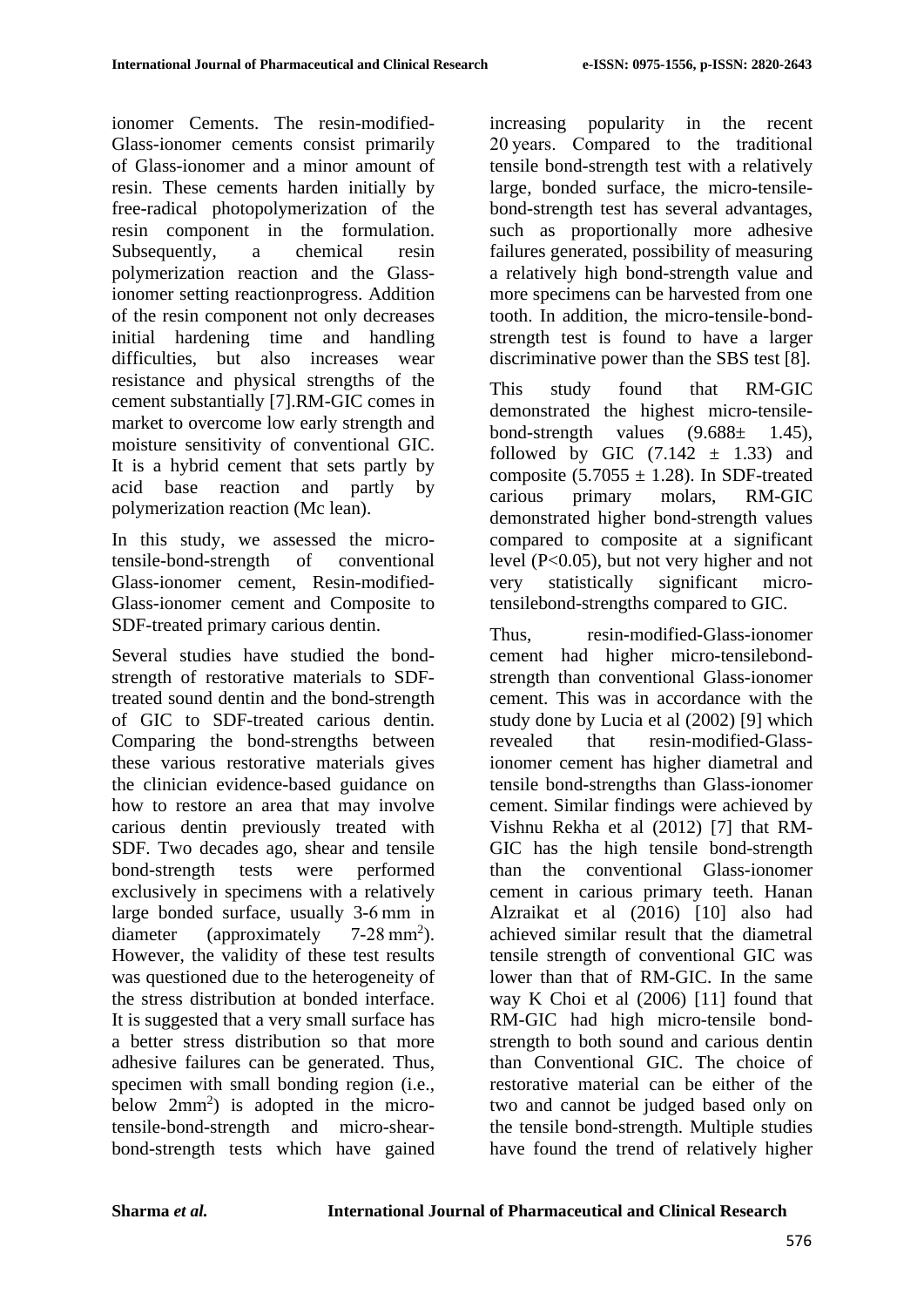bond-strength values of RM-GIC and GIC to SDF-treated carious dentin compared to composite.

The higher bond-strength values of RM-GIC compared to GIC and composite to SDF-treated primary carious dentin is in contrast to their respective bond-strengths to sound dentin, where composite exhibits the highest bond-strength, followed by RM-GIC, and GIC with the lowest bondstrength. Some recent studies have shown that SDF treatment of dentin reduces the micro-tensile-bond-strength to composite but not Glass-ionomer. The bonding mechanism of GIC relies mainly on chemical bonds between free negativelycharged hydrophilic carboxyl groups in GIC to the positively charged calcium of hydroxyapatite in dentin. In contrast, the bonding mechanism of resin-based composite relies on micromechanical retention, forming hybrid layers within dentin collagens and resin tags within dentinal tubules. The bonding of RM-GIC is a hybrid of the two, setting with both chemical and micromechanical polymerization reactions varying with time of Resin-modified activation. These differences in bonding mechanisms may explain the varying bond-strength values in this study.

Application of SDF to dentin results in remineralization and incorporation of various ions, especially in previously demineralized, carious dentin. **Willers hausen et al** (2015) [12] found that SDF formed a film on the dentin surface and deposits were detected in some dentinal tubules. **Rossi et al** (2017) [13] took Scanning Electron-Microscope crosssection images of dentin tubules of sound dentin vs SDF-treated carious dentin of primary teeth and showed that SDF-treated lesions displayed more hyper mineralized inter-tubular dentin and partially blocked dentin tubules with silver precipitate. Composite relying on micromechanical bonding within dentinal tubules and

collagen matrix, these restorative materials may exhibit decreased bond-strengths to SDF-treated carious dentin as the dentinal tubules and collagen network become partially blocked or plugged. Thus, the open dentinal tubules and collagen matrix upon which micromechanical bonding with resin tags and hybrid layers relies is impossible if a blockage is present. This can account for the lower bond-strength values of composite seen in this study. Conversely, GIC relies on chemical bonding and not micromechanical bonding.

Furthermore, increased incorporation of positively-charged silver ions and silver deposits into SDF-treated carious dentin can lead to improved chemical bonding to the negatively-charged carboxyl groups of GIC, which may explain the higher microtensilebond-strength values of GIC.

**Puwanawiroj a et al** (2018) [14] concluded that SDF does not adversely affect the bond-strength between GIC and carious primary dentin. **Uchilsr et al** (2020) [15] conducted a study and evaluated the application of SDF with and without acid etching and KI does not affect the bond-strength of RM-GIC to carious dentin of primary teeth.

While this study helps to evaluate bonding to SDF-treated dentin, the adhesion to carious dentin is less successful than adhesion to healthy dentin, which is well established. Also, the lumens of dentinal tubules in the CAD (caries affected dentin) are filled with carious crystals; thus, resin infiltration into the tubules is restricted. The porosity of inter-tubular dentin increases in the CAD as a result of demineralization during the caries process. This might permit the deeper etching of the inter-tubular dentin and more collagen exposure. The bond-strength to the CAD might decrease because of irregular and incomplete hybridization of the etched dentin layer. The lower mechanical properties of the CAD due to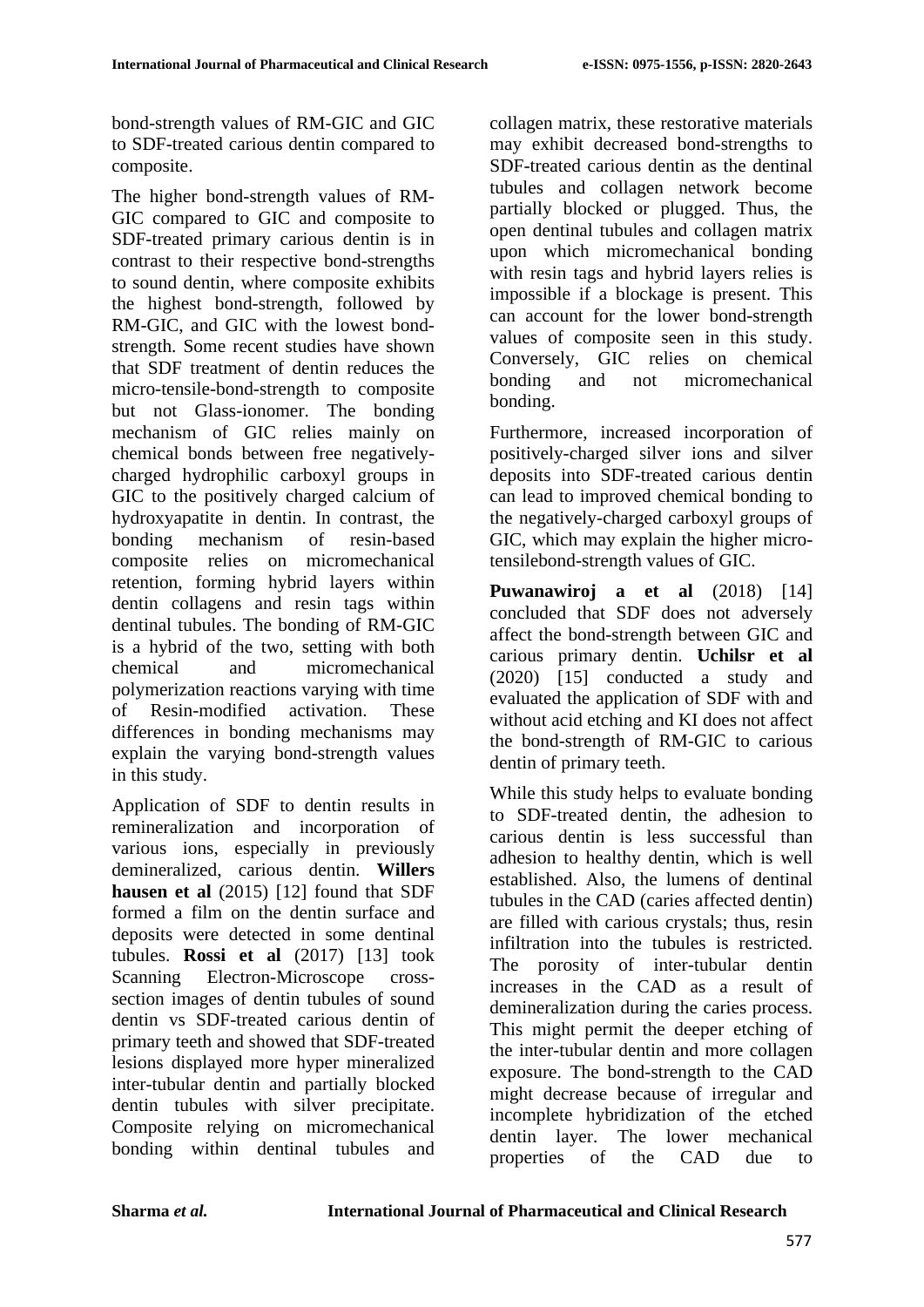demineralization can be accounted for the lower bond-strength [16].This is another reason for lower micro-tensile-bondstrength for composite on SDF-treated tooth in present study.

Some studies contradict this finding, which can be explained by use of different adhesive systems. SDF application on the non-carious dentin did not affect the bondstrength, but significantly increased the bond-strength of caries affected dentin.

RM-GIC cements adhere to dentin via two mechanisms. Application of a polyalkenoic acid conditioner leads to occurrence of micromechanical interlocking. This is owing to the increase in surface area when micro-porosities are created. Furthermore, true chemical bonding transpires when the carboxyl groups of the polyalkenoic acid bond to the calcium in the hydroxyapatite. When evaluating the effects of SDF application on the bond-strength of a RM-GIC to dentin, several factors must be considered [17].

SDF leads to the formation of fluorapatite crystals in the dentin which are more closely packed with scarcer voids compared to hydroxyapatite. Microhardness of the dentin is also increased by SDF. This, combined with a possible reduction in ion exchange from the acid base reaction, could theoretically lower the bond-strength of the Glassionomer. However, studies have shown that SDF does not lower the bond-strength. It has been hypothesized that increased bond-strength produced after the use of SDF alone could be due to the development of silver phosphate bonding to the carboxylic acid in the resinmodified-Glass-ionomer.

It is also proposed that this increase could be due to a hardened dentin surface reduced collagen degradation or fixation of the dentin proteins. The micromechanical interlocking of the resin-modified-Glassionomer to dentin may be enhanced by increasing the microhardness of the dentin. Moreover, after application of SDF both silver and silver oxide present on the surface of the dentin.<sup>[18]</sup>

Regarding modes of failure, all specimens in GIC and composite groups displayed adhesive failures, while the RM-GIC group was split between adhesive (63%) and mixed (37%). No specimens in this study exhibited only a cohesive mode of failure. The absolute adhesive failure mode of the restorative materials that rely more on micromechanical bonding (GIC and composite) suggests that the adhesive interface may be impaired by the film and blocked tubules induced by SDF on carious dentin. The higher proportion of mixed failures in RM-GIC may be due to stronger chemical bonds to the ions incorporated into SDF-treated carious dentin.

## **Conclusion**

Since the beginning of time, the materials used in the human body, particularly those used in the oral cavity, should be stable, as well as passive, with no interactions with their surrounding environment. Such characteristics are generally seen in amalgam, composite resins and cements. It is possible that the first sparks to produce active materials, with definite interactions with the human body, originated from the fact that materials capable of releasing fluoride can exert useful effects. In the recent decade, the concept of producing "smart" materials in dentistry has gathered pace. Davidson was the first to note the smart behavior of glass ionomer (GI) cement. Glass-ionomer cements (GICs) are extensively used in various branches of dentistry. Compared to other restorative materials, one of the main advantages of GI is that they can be placed in cavities without any need for bonding agents; they also have good biocompatibility. Although GI are frequently used cements in dentistry, they too have shortcomings. The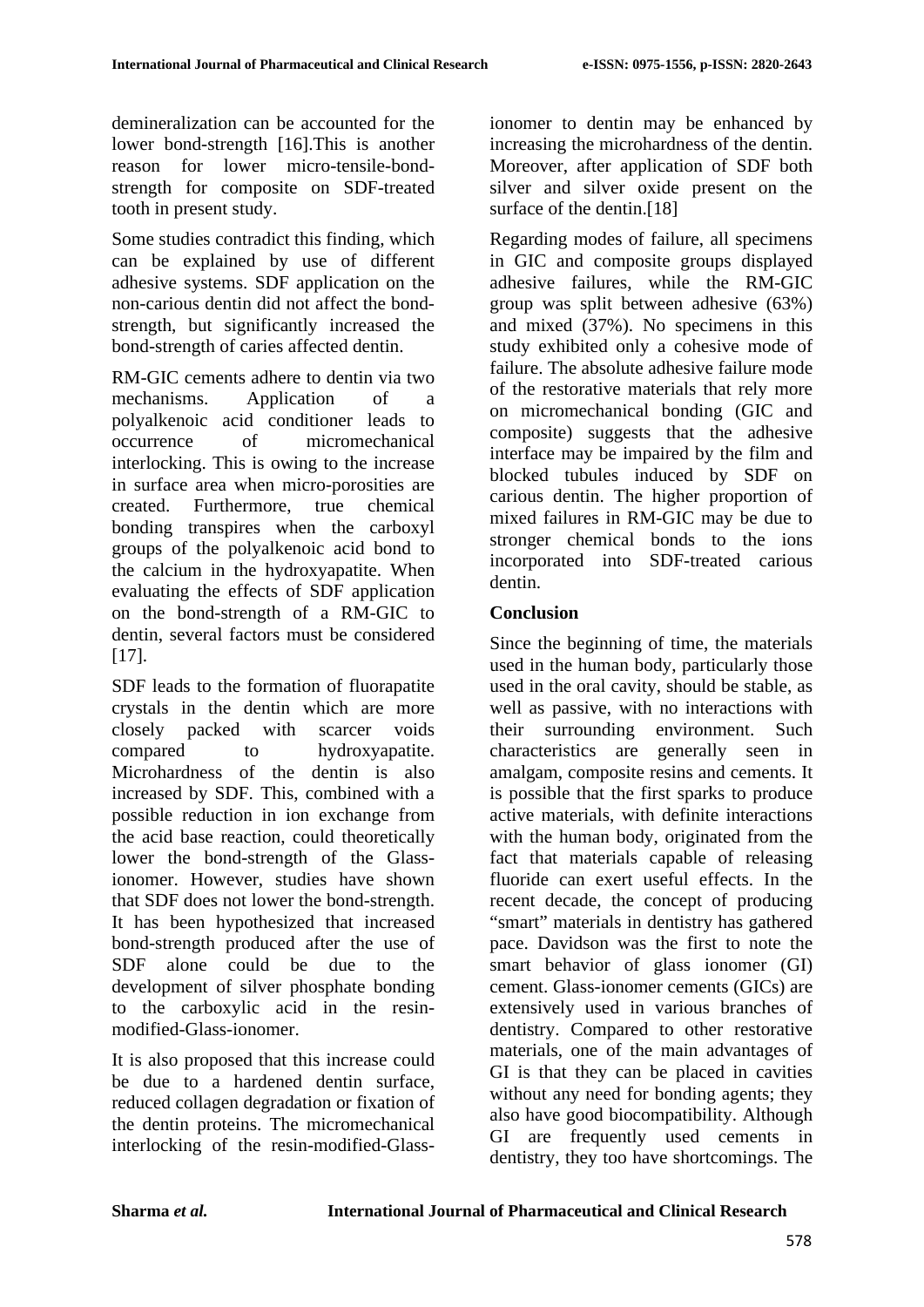most imperative drawback of conventional GI is lack of appropriate strength and toughness. In order to enhance the mechanical properties of conventional glass ionomer, resin-modified glass ionomers (RMGIs) containing hydrophilic monomers and polymers like HEMA, have been introduced.

Nevertheless, the results of this study confirmed that SDF has the potential to be included in dental armamentarium addressing caries burden in developing countries. Even in developed nations most parents still take their children to the dentist for curative and not for preventive treatment. Orientation to prevention is not considered and preventive dentistry is yet to reach the common population in India. Preventive programs based on the use of fluoride and especially SDF should be expanded to regions/communities at risk, which lack access to those strategies, maximizing cost efficiency. However, further clinical studies should be emphasized on to establish the clinical outcomes of tensile bond strengths of restorative materials while using silver diamine fluoride.

## **References**

- 1. American Academy of Pediatric Dentistry. Policy on early childhood caries (ECC): Consequences and preventive strategies. The Reference Manual of Pediatric Dentistry. Chicago, Ill.: American Academy of Pediatric Dentistry; 2021:81-4.
- 2. UCSF Protocol for Caries Arrest Using Silver Diamine Fluoride: Rationale, Indications and Consent, J Calif Dent Assoc. 2016 Jan;44(1):16-28
- 3. Zhao IS, Mei ML, Burrow MF, Lo EC, Chu CH. Effect of Silver Diamine Fluoride and Potassium Iodide Treatment on Secondary Caries Prevention and Tooth Discolouration in Cervical Glass Ionomer Cement Restoration. Int J Mol Sci. 2017 Feb 6;18(2):340.
- 4. Mohan, M., Chidsey, C., Rosivack, R. Comparison of Microtensile Bond Strength of Glass Ionomer to Carious Primary Dentin After Treatment with SDF and SDF/KI. Journal of Dental Materials and Techniques*,* 2020; 9(4): 203-210.
- 5. Mei ML, Li QL, Chu CH, Lo EC, Samaranayake LP. Antibacterial effects of silver diamine fluoride on multi-species cariogenic biofilm on caries. Ann Clin Microbiol Antimicrob. 2013;12:4
- 6. Fung MHT, Duangthip D, Wong MCM, Lo ECM, Chu CH. Arresting Dentine Caries with Different Concentration and Periodicity of Silver Diamine Fluoride. JDR Clin Trans Res. 2016 Jul;1(2):143-152.
- 7. Rekha CV, Varma B, Jayanthi. Comparative evaluation of tensile bond strength and microleakage of conventional glass ionomer cement, resin modified glass ionomer cement and compomer: An in vitro study. Contemporary Clinical Dentistry. 2012 Jul;3(3):282-287.
- 8. Jiang M, Mei ML, Wong MCM, Chu CH, Lo ECM. Effect of silver diamine fluoride solution application on the bond strength of dentine to adhesives and to glass ionomer cements: a systematic review. BMC Oral Health. 2020 Feb 5;20(1):40.
- 9. Pyar, K. P., Aung, C. A., Myo, A. S., Htun, Y. M., Maung, T. Z., Hlaing, S. W., Aung, Z. N. H., Maung, N. L., Kyaw, A. P., Oo, M. L. Z., Zar, S. K. T., Aung, N. M., Oo, P. H., Win, S. T. Z., Win, N. A., & Oo, A. K. Combined effect of low dose atorvastatin, aspirin, clopidogrel and cessation of smoking for one year on totally occluded left anterior descending coronary artery in 39-year-old obese physician: a case report. Journal of Medical Research and Health Sciences, 2022:5(3), 1825– 1831.